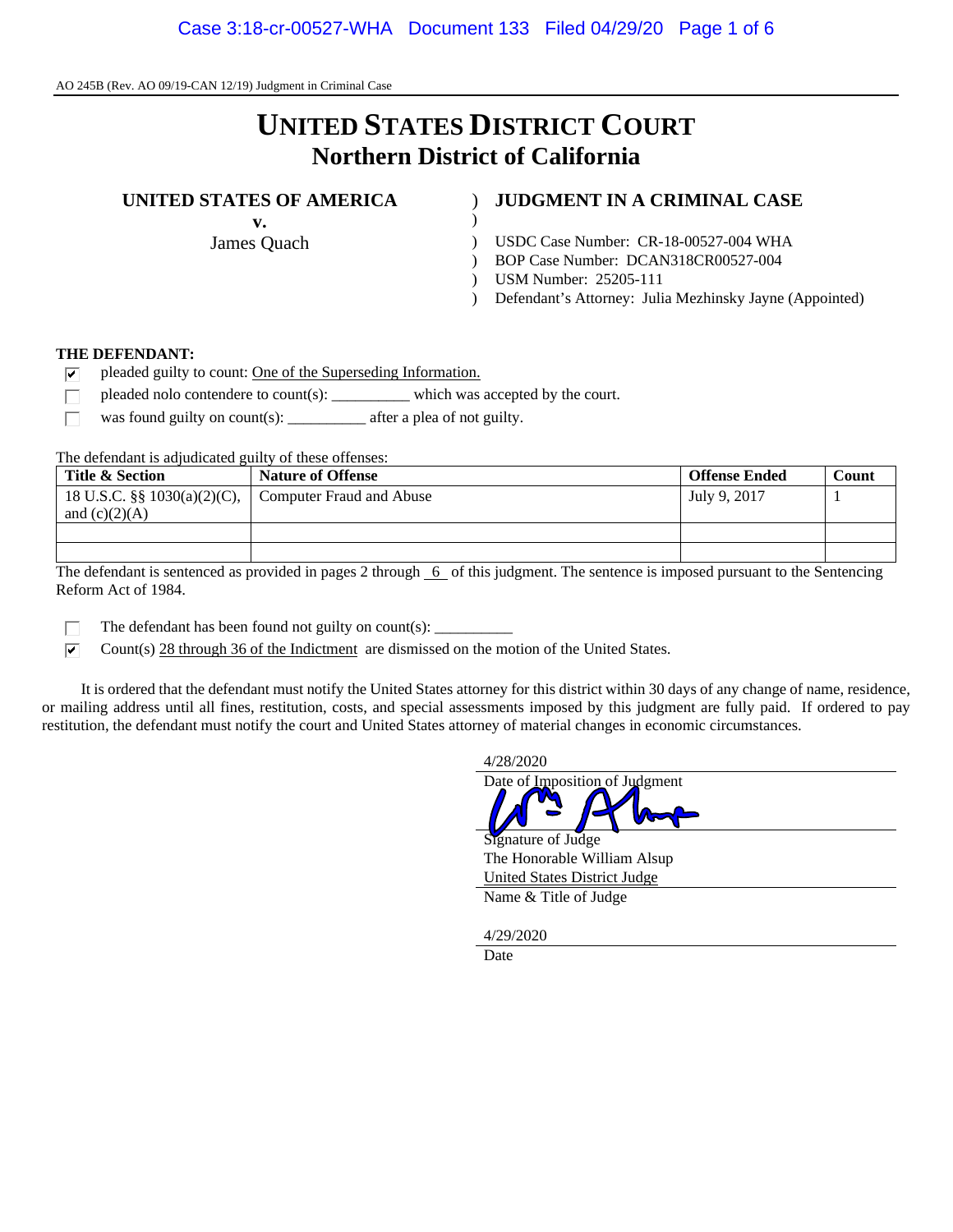DEFENDANT: James Quach Judgment - Page 2 of 6 CASE NUMBER: CR-18-00527-004 WHA

### **PROBATION**

The defendant is hereby sentenced to probation for a term of: nine months.

The appearance bond is hereby exonerated. Any cash bail plus interest shall be returned to the owner(s) listed on the Affidavit of Owner of Cash Security form on file in the Clerk's Office.

# **MANDATORY CONDITIONS OF SUPERVISION**

- 1) You must not commit another federal, state or local crime.
- 2) You must not unlawfully possess a controlled substance.
- 3) You must refrain from any unlawful use of a controlled substance. You must submit to one drug test within 15 days of release from imprisonment and at least two periodic drug tests thereafter, as determined by the court.
	- $\triangledown$  The above drug testing condition is suspended, based on the court's determination that you pose a low risk of future substance abuse. *(check if applicable)*
- 4) You must cooperate in the collection of DNA as directed by the probation officer. *(check if applicable)*
- 5) T You must comply with the requirements of the Sex Offender Registration and Notification Act (34 U.S.C. § 20901, et seq.) as directed by the probation officer, the Bureau of Prisons, or any state sex offender registration agency in which you reside, work, are a student, or were convicted of a qualifying offense. *(check if applicable)*
- 6) You must participate in an approved program for domestic violence. *(check if applicable)*
- 7) You must make restitution in accordance with 18 U.S.C. §§ 2248, 2259, 2264, 2327, 3663, 3663A, and 3664. *(check if applicable)*
- 8) You must pay the assessment imposed in accordance with 18 U.S.C. § 3013.
- 9) If this judgment imposes a fine, you must pay in accordance with the Schedule of Payments sheet of this judgment.
- 10) You must notify the court of any material change in your economic circumstances that might affect your ability to pay restitution, fines, or special assessments.

You must comply with the standard conditions that have been adopted by this court as well as with any other conditions on the attached page**.**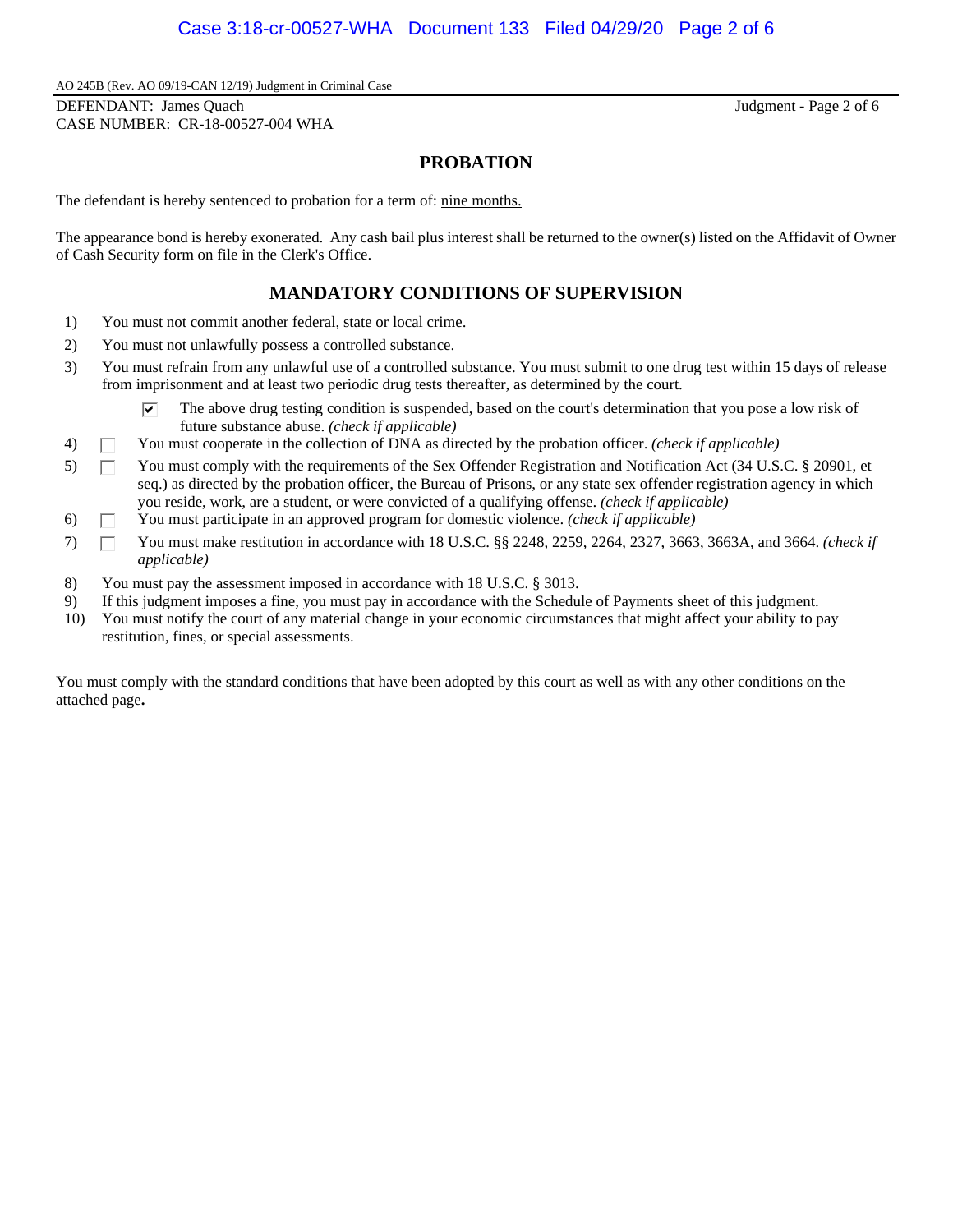DEFENDANT: James Quach Judgment - Page 3 of 6 CASE NUMBER: CR-18-00527-004 WHA

# **STANDARD CONDITIONS OF SUPERVISION**

As part of your probation, you must comply with the following standard conditions of supervision. These conditions are imposed because they establish the basic expectations for your behavior while on supervision and identify the minimum tools needed by probation officers to keep informed, report to the court, and bring about improvements in your conduct and condition.

- 1) You must report to the probation office in the federal judicial district where you are authorized to reside within 72 hours of the time you were sentenced, unless the probation officer instructs you to report to a different probation office or within a different time frame.
- 2) After initially reporting to the probation office, you will receive instructions from the court or the probation officer about how and when you must report to the probation officer, and you must report to the probation officer as instructed.
- 3) You must not knowingly leave the federal judicial district where you are authorized to reside without first getting permission from the court or the probation officer.
- 4) You must follow the instructions of the probation officer related to the conditions of supervision.
- 5) You must answer truthfully the questions asked by your probation officer.
- 6) You must live at a place approved by the probation officer. If you plan to change where you live or anything about your living arrangements (such as the people you live with, for example), you must notify the probation officer at least 10 days before the change. If notifying the probation officer in advance is not possible due to unanticipated circumstances, you must notify the probation officer within 72 hours of becoming aware of a change or expected change.
- 7) You must allow the probation officer to visit you at any time at your home or elsewhere, and you must permit the probation officer to take any items prohibited by these and the special conditions of your supervision that he or she observes in plain view.
- 8) You must work at least part-time (defined as 20 hours per week) at a lawful type of employment unless excused from doing so by the probation officer for schooling, training, community service or other acceptable activities. If you plan to change where you work or anything about your work (such as your position or your job responsibilities), you must notify the probation officer at least 10 days before the change. If notifying the probation officer at least 10 days in advance is not possible due to unanticipated circumstances, you must notify the probation officer within 72 hours of becoming aware of a change or expected change.
- 9) You must not communicate or interact with someone you know is engaged in criminal activity. You must not associate, communicate, or interact with any person you know has been convicted of a felony, unless granted permission to do so by the probation officer.
- 10) If you are arrested or questioned by a law enforcement officer, you must notify the probation officer within 72 hours.
- 11) You must not act or make any agreement with a law enforcement agency to act as a confidential human source or informant without first getting the permission of the court.
- 12) You must not own, possess, or have access to a firearm, ammunition, destructive device, or dangerous weapon (i.e., anything that was designed, or was modified for, the specific purpose of causing bodily injury or death to another person such as nunchakus or tasers).
- If the probation officer determines that you pose a risk to a third party, the probation officer may require you to notify the П person about the risk and you must comply with that instruction. The probation officer may contact the person and confirm that you have notified the person about the risk. *(check if applicable)*

## **U.S. Probation Office Use Only**

A U.S. probation officer has instructed me on the conditions specified by the court and has provided me with a written copy of this judgment containing these conditions. I understand that the court may (1) revoke supervision, (2) extend the term of supervision, and/or (3) modify the conditions of supervision upon a finding of a violation of probation or supervised release.

(Signed)

Defendant Date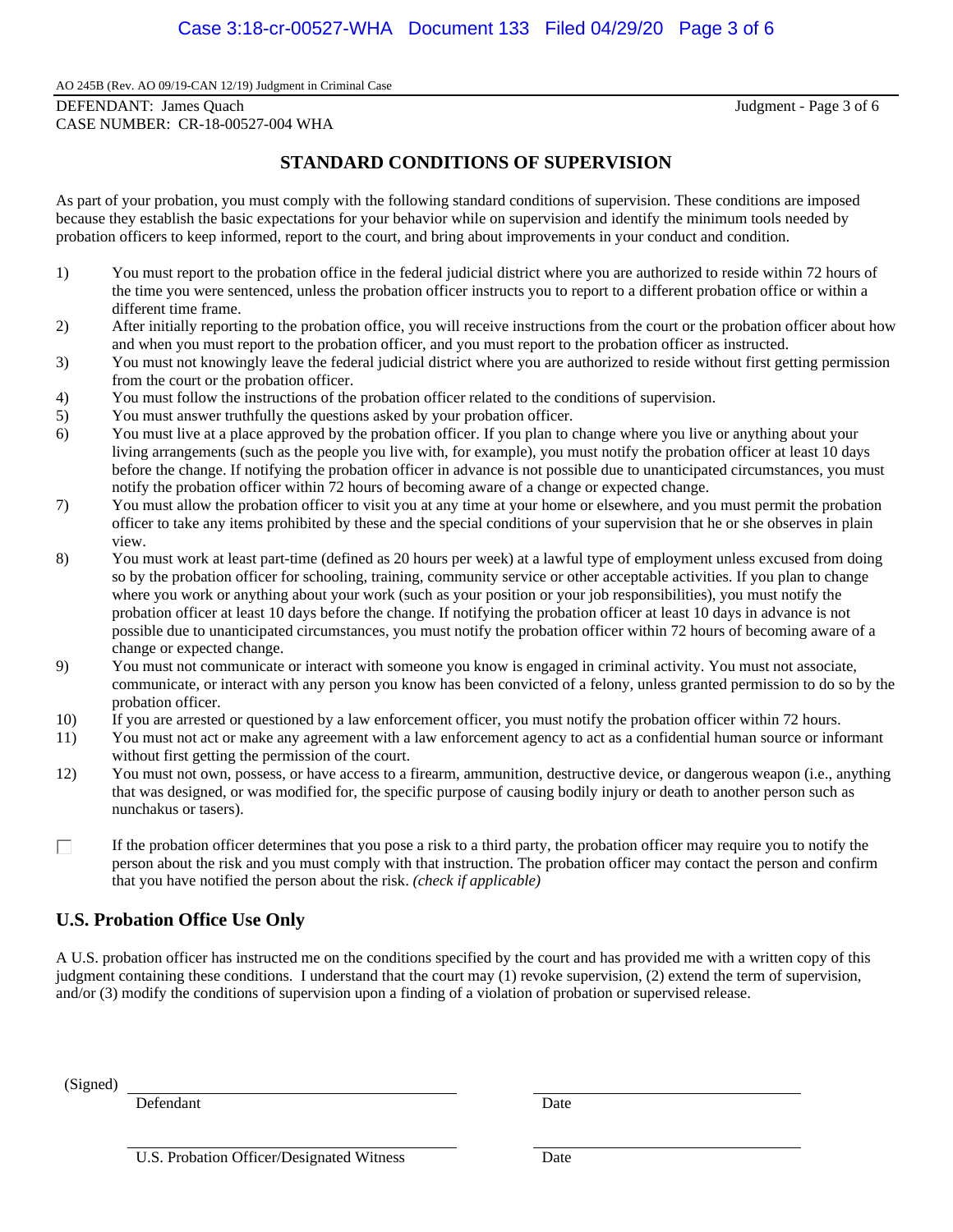DEFENDANT: James Quach Judgment - Page 4 of 6 CASE NUMBER: CR-18-00527-004 WHA

# **SPECIAL CONDITIONS OF SUPERVISION**

- 1. You must at all times either have full-time employment, full-time training for employment, or full-time job search, or some combination thereof, unless otherwise excused by probation.
- 2. You must pay any fine and special assessment that is imposed by this judgment and that remains unpaid at the commencement of the term of probation.
- 3. You must not open any new lines of credit and/or incur new debt without the prior permission of the probation officer.
- 4. You must provide the probation officer with access to any financial information, including tax returns, and shall authorize the probation officer to conduct credit checks and obtain copies of income tax returns.
- 5. You must not have contact with any codefendant in this case, namely Xanthe Lam, Allen Lam, and John Chan.
- 6. Unless directed in writing otherwise, you must check your voice mail and/or answering machine on a daily basis to determine if any instructions were left by the probation officer. You must follow all such instructions.
- 7. You must not own or possess any firearms, ammunition, destructive devices, or other dangerous weapons and must not be present in a vehicle where the you know any firearm or ammunition is present.
- 8. You must submit your person, residence, office, vehicle, or any property under your control, including any computers, cell phones, and other electronic devices, to a search. Such a search must be conducted by a United States Probation Officer at a reasonable time and in a reasonable manner, based upon reasonable suspicion of contraband or evidence of a violation of a condition of release. Failure to submit to such a search may be grounds for revocation. You must warn any residents that the premises may be subject to searches.
- 9. You are permitted to travel within the United States without prior approval of the probation officer. You must obtain approval from your probation officer for international travel.
- 10. You must speak to a minimum of 100 people explaining the conduct and your motivation that led to your conviction in this case and the consequences that followed.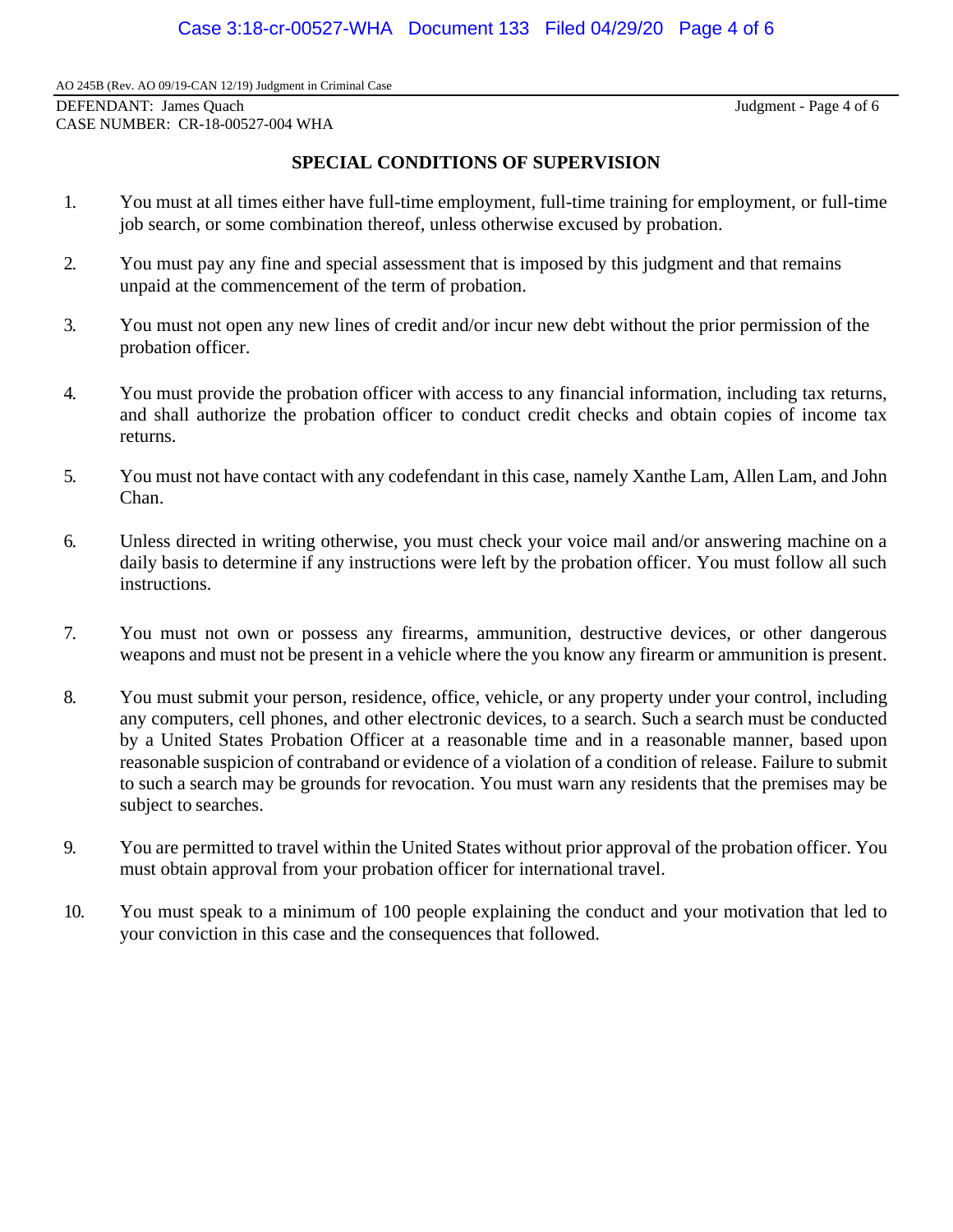DEFENDANT: James Quach Judgment - Page 5 of 6 CASE NUMBER: CR-18-00527-004 WHA

# **CRIMINAL MONETARY PENALTIES**

The defendant must pay the total criminal monetary penalties under the schedule of payments.

|               | Assessment | <b>Fine</b> | <b>Restitution</b> | AVAA               | <b>JVTA</b>  |
|---------------|------------|-------------|--------------------|--------------------|--------------|
|               |            |             |                    | <b>Assessment*</b> | Assessment** |
| <b>TOTALS</b> | \$25.00    | \$2,000     | N/A                | N/A                | N/A          |

The determination of restitution is deferred until \_\_\_\_\_\_\_\_\_\_. An *Amended Judgment in a Criminal Case* (AO 245C) will be п entered after such determination.

The defendant must make restitution (including community restitution) to the following payees in the amount listed below. п

If the defendant makes a partial payment, each payee shall receive an approximately proportioned payment, unless specified otherwise in the priority order or percentage payment column below. However, pursuant to 18 U.S.C. § 3664(i), all nonfederal victims must be paid before the United States is paid.

| <b>Name of Payee</b> | <b>Total Loss**</b> | <b>Restitution Ordered</b> | <b>Priority or Percentage</b> |
|----------------------|---------------------|----------------------------|-------------------------------|
|                      |                     |                            |                               |
|                      |                     |                            |                               |
|                      |                     |                            |                               |
|                      |                     |                            |                               |
|                      |                     |                            |                               |
|                      |                     |                            |                               |
|                      |                     |                            |                               |
|                      |                     |                            |                               |
|                      |                     |                            |                               |
|                      |                     |                            |                               |
|                      |                     |                            |                               |
|                      |                     |                            |                               |
|                      |                     |                            |                               |
|                      |                     |                            |                               |
|                      |                     |                            |                               |
|                      |                     |                            |                               |
| <b>TOTALS</b>        | \$0.00              | \$0.00                     |                               |

Restitution amount ordered pursuant to plea agreement \$ п

The defendant must pay interest on restitution and a fine of more than \$2,500, unless the restitution or fine is paid in full П. before the fifteenth day after the date of the judgment, pursuant to 18 U.S.C. § 3612(f). All of the payment options on Sheet 6 may be subject to penalties for delinquency and default, pursuant to 18 U.S.C. § 3612(g).

The court determined that the defendant does not have the ability to pay interest and it is ordered that: п

 $\Box$  the interest requirement is waived for the fine/restitution.

the interest requirement is waived for the fine/restitution is modified as follows:

 $\overline{\phantom{a}}$ 

п

<sup>\*</sup> Amy, Vicky, and Andy Child Pornography Victim Assistance Act of 2018, Pub. L. No. 115-299.

<sup>\*\*</sup> Justice for Victims of Trafficking Act of 2015, Pub. L. No. 114-22.

<sup>\*\*\*</sup> Findings for the total amount of losses are required under Chapters 109A, 110, 110A, and 113A of Title 18 for offenses committed on or after September 13, 1994, but before April 23, 1996.